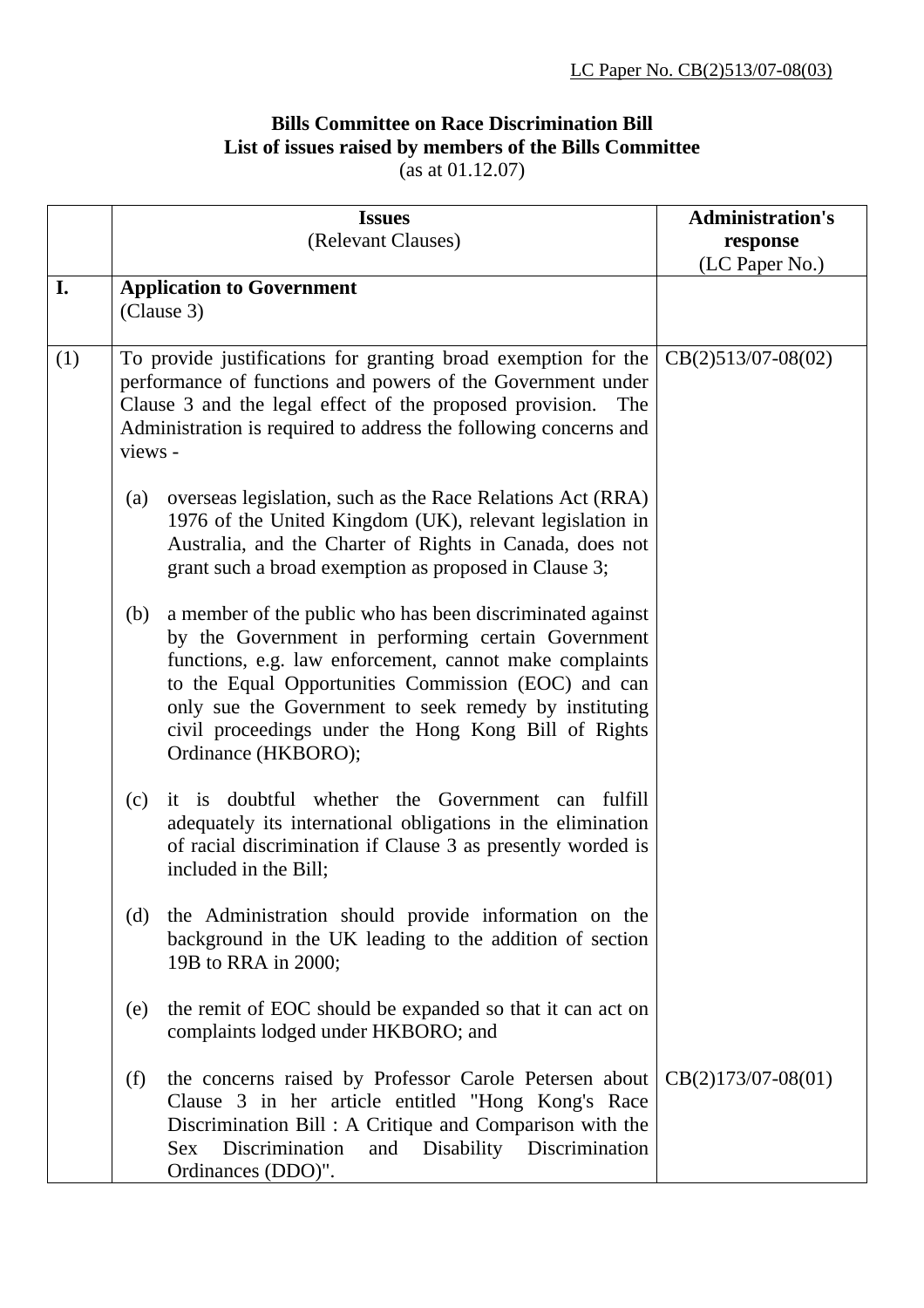|     | <b>Issues</b><br>(Relevant Clauses)                                                                                                                                                                                                                                                                                                                                                                                                                    | <b>Administration's</b><br>response<br>(LC Paper No.) |
|-----|--------------------------------------------------------------------------------------------------------------------------------------------------------------------------------------------------------------------------------------------------------------------------------------------------------------------------------------------------------------------------------------------------------------------------------------------------------|-------------------------------------------------------|
| (2) | To consider whether Clause 3 could be amended to the effect that<br>the Bill would apply to the Government insofar as the<br>performance of functions and duties by public authorities and the<br>making of appointments by the Government are concerned or<br>alternatively by adding provisions similar to sections 19B and 76<br>of RRA.                                                                                                            | Paragraph 42 of<br>$CB(2)2753/06-07(01)$              |
| (3) | To respond to Mr Ronny TONG's concern that the Government<br>would use Clause 3 as currently worded as a defence in lawsuits<br>filed against the Government under HKBORO concerning<br>alleged discriminatory acts on the ground of race in the<br>performance of functions and powers of the Government and his<br>suggestion that the Administration should amend Clause 3 to<br>reflect clearly the Government's position that it would not do so. | $CB(2)362/07-08(01)$                                  |
| (4) | To provide a legal analysis elaborating (with specific examples)<br>on the extent of regulatory control to be imposed on the<br>Government by this Bill and its acts to be excluded by Clause 3,<br>as well as the scope of the Government's legal liability in the<br>area of racial discrimination under HKBORO.                                                                                                                                     |                                                       |
| (5) | To confirm whether the complainant in the hypothetical case of $\left( \text{CB}(2)513/07-08(01) \right)$<br>racial discrimination described in paragraph 11 of LC Paper No.<br>$CB(2)173/07-08(01)$ could seek remedies under Article 22 of<br>Hong Kong Bill of Rights.                                                                                                                                                                              |                                                       |
| II. | discrimination and criteria for determining<br><b>Racial</b><br>"justifiability"<br>(Clause 4)                                                                                                                                                                                                                                                                                                                                                         |                                                       |
| (1) | To explain the criteria which should be considered by the public<br>in assessing whether the test of "justifiability" under Clause 4<br>will be met and provide the relevant guidelines to be issued to<br>the public after enactment of the Bill.                                                                                                                                                                                                     | $CB(2)1823/06-07(01)$                                 |
| (2) | To explain the basis of applying the rationality<br>and<br>proportionality test and the practicability test to justify the<br>application of a requirement or condition under Clause $4(1)(b)$ ,<br>given that the fundamental right to have equal and effective<br>protection before the law without any discrimination under<br>Article 26 of the International Covenant on Civil and Political<br>Rights (ICCPR) is an unqualified one.             |                                                       |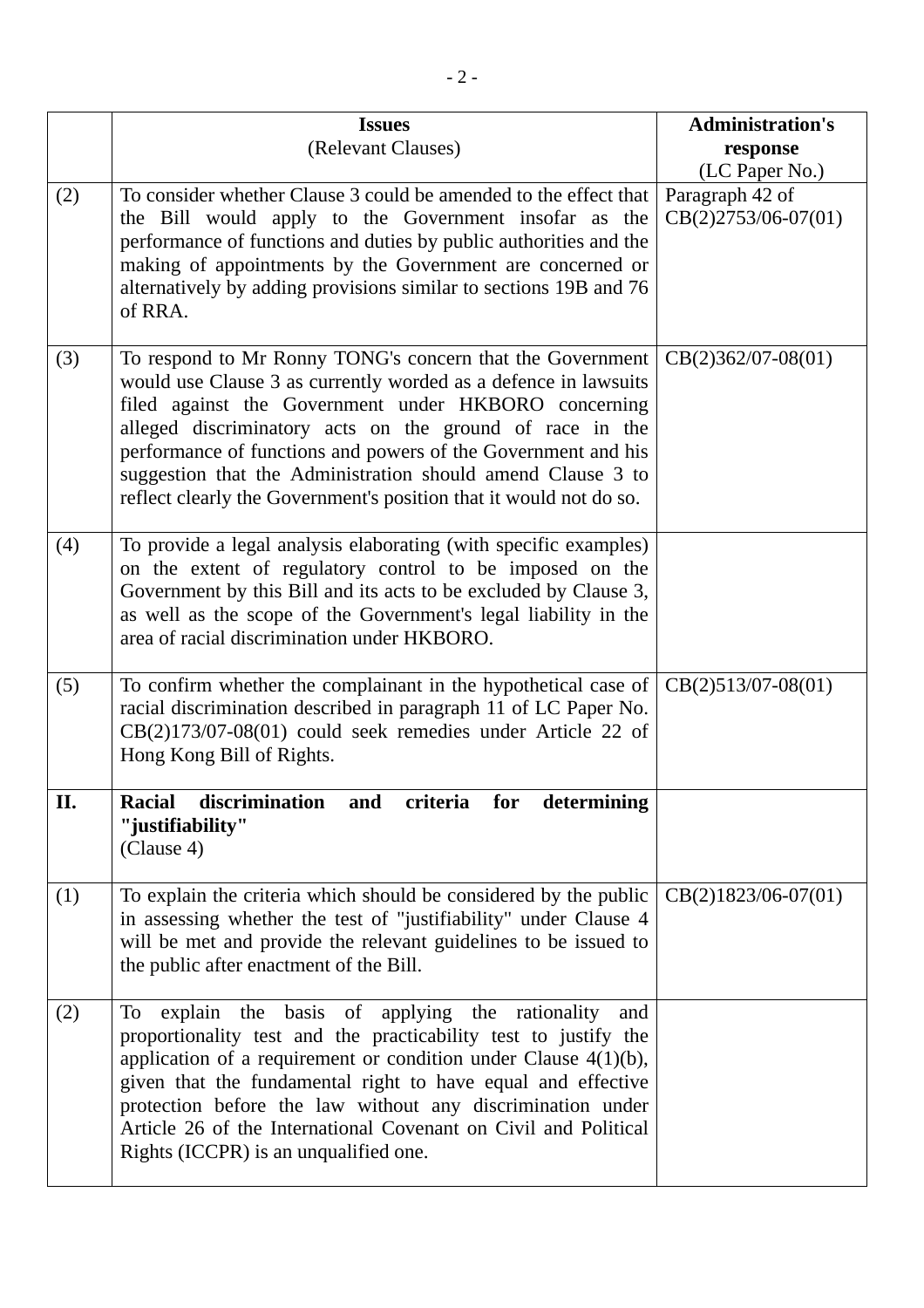|     | <b>Issues</b>                                                                                                                                                                                                                                                                                                                                                                                           | <b>Administration's</b>                  |
|-----|---------------------------------------------------------------------------------------------------------------------------------------------------------------------------------------------------------------------------------------------------------------------------------------------------------------------------------------------------------------------------------------------------------|------------------------------------------|
|     | (Relevant Clauses)                                                                                                                                                                                                                                                                                                                                                                                      | response                                 |
|     |                                                                                                                                                                                                                                                                                                                                                                                                         | (LC Paper No.)                           |
| (3) | To provide the General Comments issued by the United Nations<br>Human Rights Committee relating to the application of the<br>rationality and proportionality principle.                                                                                                                                                                                                                                 | CB(2)2753/06-07(02)                      |
| (4) | To confirm whether the implementation of the new Obstetric<br>Package Charge for Non-eligible Persons whose husbands are<br>Hong Kong residents constitutes racial discrimination, given that<br>it has the effect of putting these pregnant women who are<br>predominantly Chinese at a disadvantage as compared with<br>pregnant women of other races whose husbands are also Hong<br>Kong residents. |                                          |
| (5) | To explain the differences between the test of "reasonable"<br>practicability" under Clause $4(2)$ of the Bill and the defence of<br>"unjustifiable hardship" in DDO, and the reasons for the<br>differences.                                                                                                                                                                                           | $CB(2)2231/06-07(03)$                    |
| (6) | To consider whether Clause $4(1)(b)$ could be revised to<br>incorporate the new subsections $(1A)-(1C)$ added to section 1<br>RRA in 2003 in order to expand the scope of indirect<br>discrimination under the Bill.                                                                                                                                                                                    | Paragraph 42 of<br>$CB(2)2753/06-07(01)$ |
| Ш.  | Meaning of "on the ground of race" and application to new<br>arrivals from the Mainland<br>(Clause 8)                                                                                                                                                                                                                                                                                                   |                                          |
| (1) | To consider deleting Clause $8(3)$ so that the scope of the Bill can<br>cover new arrivals from the Mainland, and whether the<br>responsible Policy Secretary will withdraw the Bill if Clause<br>8(3) is deleted during the Committee Stage of the whole Council.                                                                                                                                      |                                          |
| (2) | To examine whether the definition of "race" in relevant overseas<br>legislation is restricted to race only or other considerations are<br>also included.                                                                                                                                                                                                                                                | $CB(2)963/06-07(02)$                     |
| (3) | To explain measures taken by the Administration in various<br>areas, particularly in public education, in the past five years to<br>address the problem of discrimination against new arrivals from<br>the Mainland (including the resources allocated for such<br>measures) and the assessment on the effectiveness of such<br>measures.                                                               | $CB(2)2753/06-07(03)$                    |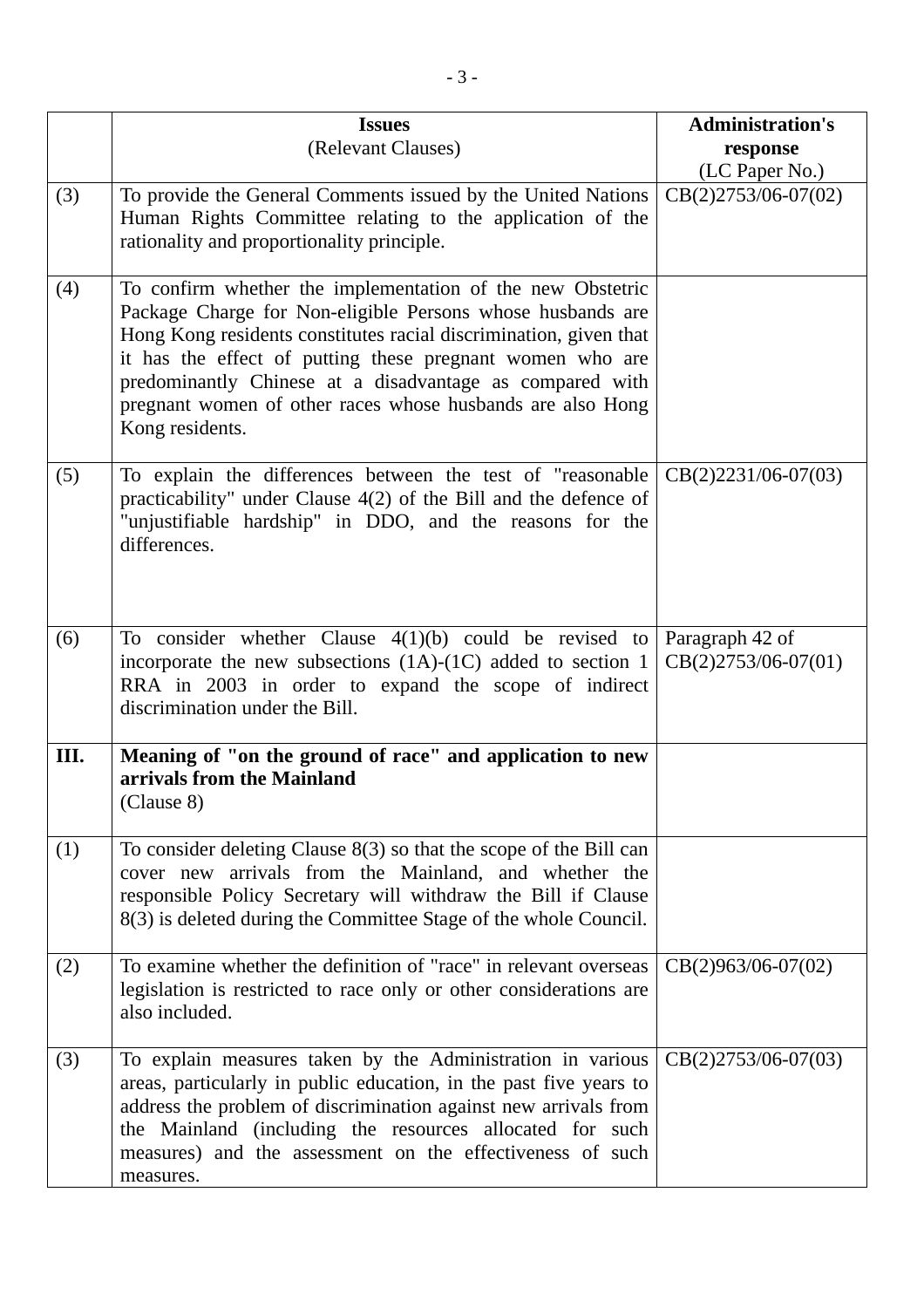|     | <b>Issues</b>                                                                                                                                                                                                                                                                                                                                                                                                                                                                                                                                                 | <b>Administration's</b>                  |
|-----|---------------------------------------------------------------------------------------------------------------------------------------------------------------------------------------------------------------------------------------------------------------------------------------------------------------------------------------------------------------------------------------------------------------------------------------------------------------------------------------------------------------------------------------------------------------|------------------------------------------|
|     | (Relevant Clauses)                                                                                                                                                                                                                                                                                                                                                                                                                                                                                                                                            | response<br>(LC Paper No.)               |
| (4) | To explain the impact of waiving the seven-year residency<br>requirement imposed on new arrivals from the Mainland, and the<br>areas in which the Administration anticipates that a lot of<br>litigations may arise if these new arrivals are covered by the Bill.                                                                                                                                                                                                                                                                                            |                                          |
| (5) | To provide information on how the eligibility of new immigrants<br>for receiving social services/welfare is regulated in overseas<br>countries (e.g. by imposition of residency requirement) and the<br>Administration's justification for imposing the same or similar<br>requirements on the new arrivals from the Mainland, as well as<br>the number of cases in the past one year in which the Director of<br>Social Welfare exercised discretion to waive the residence<br>requirement for the provision of Comprehensive Social Security<br>Assistance. |                                          |
| (6) | To provide information on the ethnic groups in the People's<br>Republic of China and clarification on whether people belonging<br>to these ethnic groups will be protected from discrimination on<br>the ground of national origin under the Bill.                                                                                                                                                                                                                                                                                                            |                                          |
| (7) | To explain why inclusion of new arrivals from the Mainland<br>within the scope of the Bill will adversely affect their integration<br>into Hong Kong whereas granting protection to ethnic minorities<br>by this Bill will not have the same effect.                                                                                                                                                                                                                                                                                                          |                                          |
| (8) | To set out the major policy measures or concrete sets of<br>circumstances which would be covered by the exceptions<br>provided for under Clauses 8(2) and (3).                                                                                                                                                                                                                                                                                                                                                                                                |                                          |
| (9) | To consider whether Clause $8(2)$ and (3) could be amended so<br>that new arrivals from the Mainland would be included within<br>the scope of the Bill with necessary exceptions be made either in<br>Clause 8 or in Schedule 5.                                                                                                                                                                                                                                                                                                                              | Paragraph 42 of<br>$CB(2)2753/06-07(01)$ |
| IV. | <b>Education and vocational training</b><br>(Clauses 20, 26, 49 & 58)                                                                                                                                                                                                                                                                                                                                                                                                                                                                                         |                                          |
| (1) | To explain the policy and legal considerations for not imposing<br>an obligation for affirmative action under the Bill.                                                                                                                                                                                                                                                                                                                                                                                                                                       | $CB(2)1152/06-07(01)$                    |
| (2) | To explain the scope of affirmative action referred to in<br>paragraph 18 of LC Paper No. CB(2)1152/06-07(01).                                                                                                                                                                                                                                                                                                                                                                                                                                                |                                          |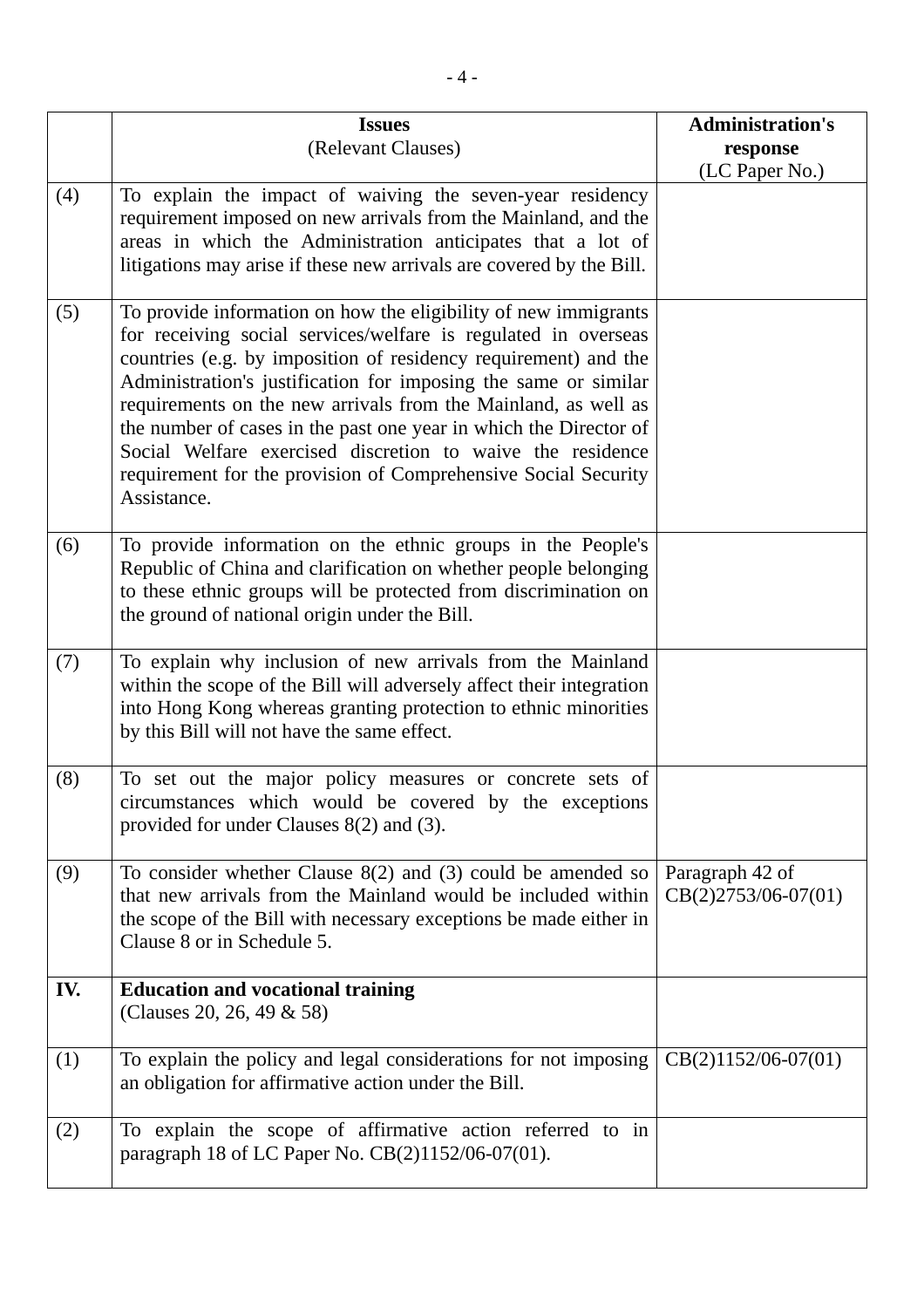|     | <b>Issues</b>                                                                                                                                                                                                                                                                                                                                                                                                                                                                                                                                                                                                                                                            | <b>Administration's</b>                        |
|-----|--------------------------------------------------------------------------------------------------------------------------------------------------------------------------------------------------------------------------------------------------------------------------------------------------------------------------------------------------------------------------------------------------------------------------------------------------------------------------------------------------------------------------------------------------------------------------------------------------------------------------------------------------------------------------|------------------------------------------------|
|     | (Relevant Clauses)                                                                                                                                                                                                                                                                                                                                                                                                                                                                                                                                                                                                                                                       | response                                       |
|     |                                                                                                                                                                                                                                                                                                                                                                                                                                                                                                                                                                                                                                                                          | (LC Paper No.)                                 |
| (3) | To provide a summary and analysis of the minority judgments of<br>the United States Supreme Court on the three cases concerning<br>university admission policies set out in the Annex to LC Paper<br>No. CB(2)1152/06-07(01).                                                                                                                                                                                                                                                                                                                                                                                                                                            | $CB(2)1351/06-07(01)$                          |
| (4) | To consider taking affirmative action to resolve the problem of<br>lack of avenue provided to non-Chinese speaking (NCS) students<br>to attain qualifications in Chinese for admission to universities.                                                                                                                                                                                                                                                                                                                                                                                                                                                                  | $CB(2)1019/06-07(01)$<br>$CB(2)1152/06-07(01)$ |
| (5) | To advise whether the admission of non-local students subject to<br>a 10% quota by University Grants Committee (UGC)-funded<br>institutions, who are predominantly Mainland students and do<br>not need to meet the Chinese Language requirement applicable<br>to local students, will be regarded as racial discrimination under<br>the Bill against local NCS students.                                                                                                                                                                                                                                                                                                | $CB(2)1351/06-07(02)$                          |
| (6) | To consider allocating a quota for admitting NCS students to<br>UGC-funded institutions (e.g. in the form of a quota for NCS<br>students on top of the approved student number of 14 500 for<br>first-year-first degree programmes or a quota within the<br>approved student number) for students who participate in the<br>General Certificate of Secondary Education (GCSE) (Chinese)<br>examination in Hong Kong, and whether such a quota system<br>will be allowed under Clause 49 or challenged as in breach of the<br>Basic Law or Articles 2 and 13 of the International Covenant on<br>Economic, Social and Cultural Rights (ICESCR), or Article 2 of<br>ICCPR. | $CB(2)1351/06-07(02)$                          |
| (7) | To explain whether Clause $49(c)$ as currently drafted will allow<br>a university to set a quota for NCS students for admission to its<br>first-year-first-degree programmes.                                                                                                                                                                                                                                                                                                                                                                                                                                                                                            | $CB(2)1351/06-07(02)$                          |
| (8) | To advise whether the Administration will give an undertaking<br>as a matter of policy that it will take long-term administrative<br>measures which will have the effect of implementing affirmative<br>action under Clause 49 to support NCS students, if the<br>suggestion of allocating a quota is not considered.                                                                                                                                                                                                                                                                                                                                                    | $CB(2)1019/06-07(01)$<br>$CB(2)1351/06-07(02)$ |
| (9) | To explain why a defence can be established under Clause 49 for<br>implementing special support measures intending to bestow<br>benefits on ethnic minorities, e.g. the special support measures to<br>help NCS student to learn Chinese and inviting the UGC-funded                                                                                                                                                                                                                                                                                                                                                                                                     | $CB(2)1152/06-07(03)$                          |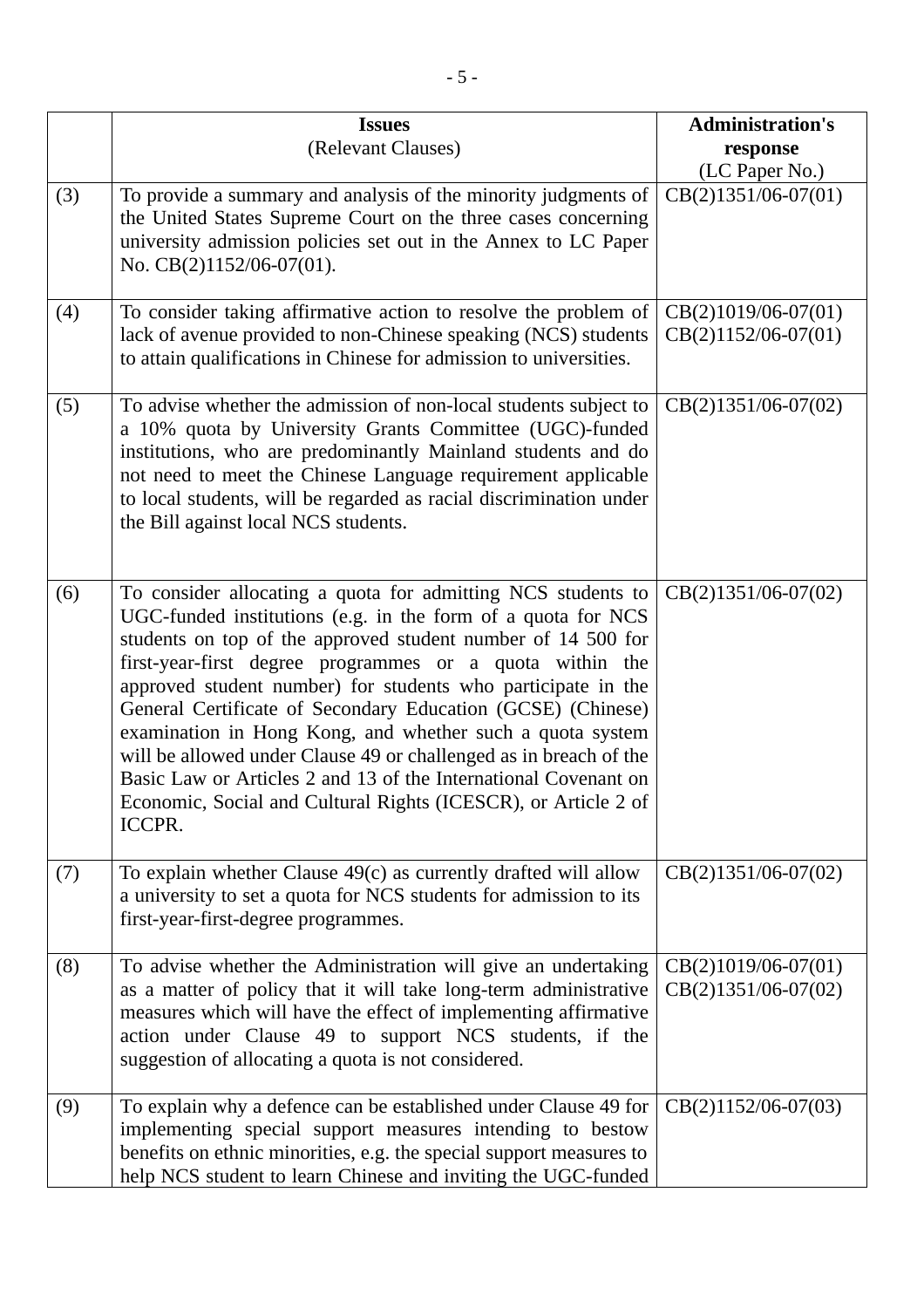|      | <b>Issues</b><br>(Relevant Clauses)                                                                                                                                                                                                                                                                                                                                                                              | <b>Administration's</b><br>response      |
|------|------------------------------------------------------------------------------------------------------------------------------------------------------------------------------------------------------------------------------------------------------------------------------------------------------------------------------------------------------------------------------------------------------------------|------------------------------------------|
|      | institutions to consider accepting alternative qualifications in                                                                                                                                                                                                                                                                                                                                                 | (LC Paper No.)                           |
|      | Chinese in considering admission of these students, having<br>regard to the argument that provision of concessionary fares to<br>persons with a disability may constitute a contravention of DDO<br>and the High Court's ruling in the case of Equal Opportunities<br>Commission v Director of Education [2001] that the then<br>Secondary School Places Allocation system was unlawfully<br>sex-discriminatory. |                                          |
| (10) | To explain whether the imposition of the requirement of<br>obtaining a pass in Chinese Language and Culture in the Hong<br>Kong Advanced Level Examination for university admission<br>on all local students, which puts NCS students at a great<br>disadvantage, constitutes indirect discrimination.                                                                                                           |                                          |
| (11) | To explain whether it will be allowed under Clause 49 for a<br>university to give favourable weighting in its admission system<br>to ethnic minority students (provided that they meet the English<br>Language requirement and a lower-level Chinese Language<br>requirement) for the sake of achieving racial diversity in student<br>population.                                                               | Paragraph 10 of<br>$CB(2)2573/06-07(01)$ |
| (12) | To consider how to prevent abuses by non-NCS students if Paragraphs 5 and 7 of<br>alternative qualifications in Chinese e.g. GCSE (Chinese)<br>examination, are recognised by universities, and Mr Howard<br>YOUNG's suggestion that students taking the GCSE (Chinese)<br>examination should be required to get supplementary credits<br>from any other spoken language.                                        | $CB(2)2573/06-07(01)$                    |
| (13) | To provide information on the academic attainment of ethnic<br>minority students in public examinations and the number of<br>these students who have been admitted to local universities.                                                                                                                                                                                                                        | $CB(2)1351/06-07(02)$                    |
| (14) | To provide the number of local NCS students studying in local<br>universities.                                                                                                                                                                                                                                                                                                                                   | $CB(2)377/07-08(01)$                     |
| (15) | To provide the number of places available for Chinese Language<br>teachers of the designated schools to participate in the relevant<br>training programmes and the number of these teachers; and the<br>demand for and resources allocated to the provision of special<br>support measures (including provision of remedial programmes)<br>to cater for the specific needs in language of NCS students.          | $CB(2)1351/06-07(02)$                    |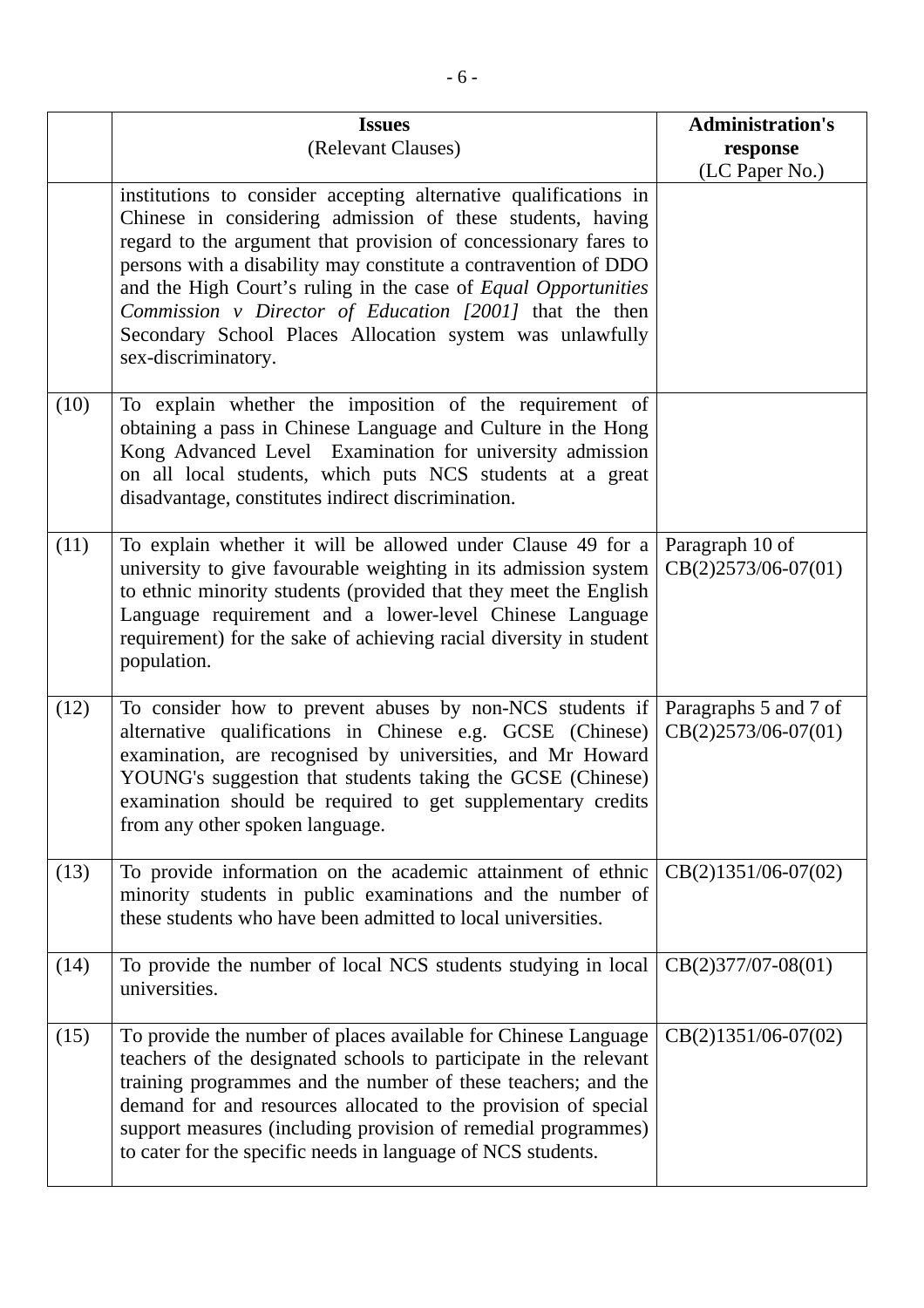|      | <b>Issues</b>                                                                                                                                                                                                                                                                                                                                                                   | <b>Administration's</b>                        |
|------|---------------------------------------------------------------------------------------------------------------------------------------------------------------------------------------------------------------------------------------------------------------------------------------------------------------------------------------------------------------------------------|------------------------------------------------|
|      | (Relevant Clauses)                                                                                                                                                                                                                                                                                                                                                              | response                                       |
|      |                                                                                                                                                                                                                                                                                                                                                                                 | (LC Paper No.)                                 |
| (16) | To provide details of the Belgian Linguistics Case (1968)<br>1EHRR 252 and relevant citation/judgment.                                                                                                                                                                                                                                                                          | $CB(2)1152/06-07(02)$                          |
| (17) | To explain how the specific needs of ethnic minorities, who have<br>difficulties with both Chinese and English, in receiving<br>vocational training will be met.                                                                                                                                                                                                                | $CB(2)1019/06-07(01)$<br>$CB(2)1351/06-07(02)$ |
| (18) | To consider Mr Howard YOUNG's suggestion that a provision<br>should be made requiring universities to apply a less stringent<br>Chinese Language entry requirement to NCS students and, in<br>this regard, reference should be made to similar measures in the<br>UK where only non-local students were allowed to sit for the<br>GCSE examination.                             | Paragraphs 5 to 9 of<br>$CB(2)2573/06-07(01)$  |
| (19) | To liaise with the Education Bureau for the timeframe of<br>reverting to the Bills Committee on the outcome of the Bureau's<br>discussion with the universities on the feasibility of accepting<br>alternative qualifications in Chinese.                                                                                                                                       | $CB(2)2573/06-07(01)$                          |
| (20) | To provide the result of the Administration's latest discussion<br>with the eight institutions funded by UGC on acceptance of<br>alternative qualifications in Chinese e.g. GCSE (Chinese)<br>examination, for admission to universities.                                                                                                                                       | CB(2)2573/06-07(01)<br>$CB(2)377/07-08(01)$    |
| (21) | To request the UGC-funded institutions to fully implement the<br>proposed new arrangements for university admission in 2008<br>and to consider whether the four NCS students mentioned in<br>paragraph 4 of LC Paper No. $CB(2)377/07-08(01)$ could be<br>favourably considered for admission to universities in<br>accordance with the proposed new arrangements.              |                                                |
| (22) | To provide the number of NCS students who had failed to be<br>admitted to the matriculation stream merely on the ground of<br>their failing to pass the Chinese Language subject in the Hong<br>Kong Certificate of Education Examination (HKCEE).                                                                                                                              |                                                |
| (23) | To address the concern that, before the implementation of the<br>new academic structure comprising three-year junior secondary,<br>three-year senior secondary and four-year undergraduate<br>education, many NCS student would still be unable to be<br>admitted to the matriculation stream solely due to their failing to<br>pass the Chinese Language requirement in HKCEE. |                                                |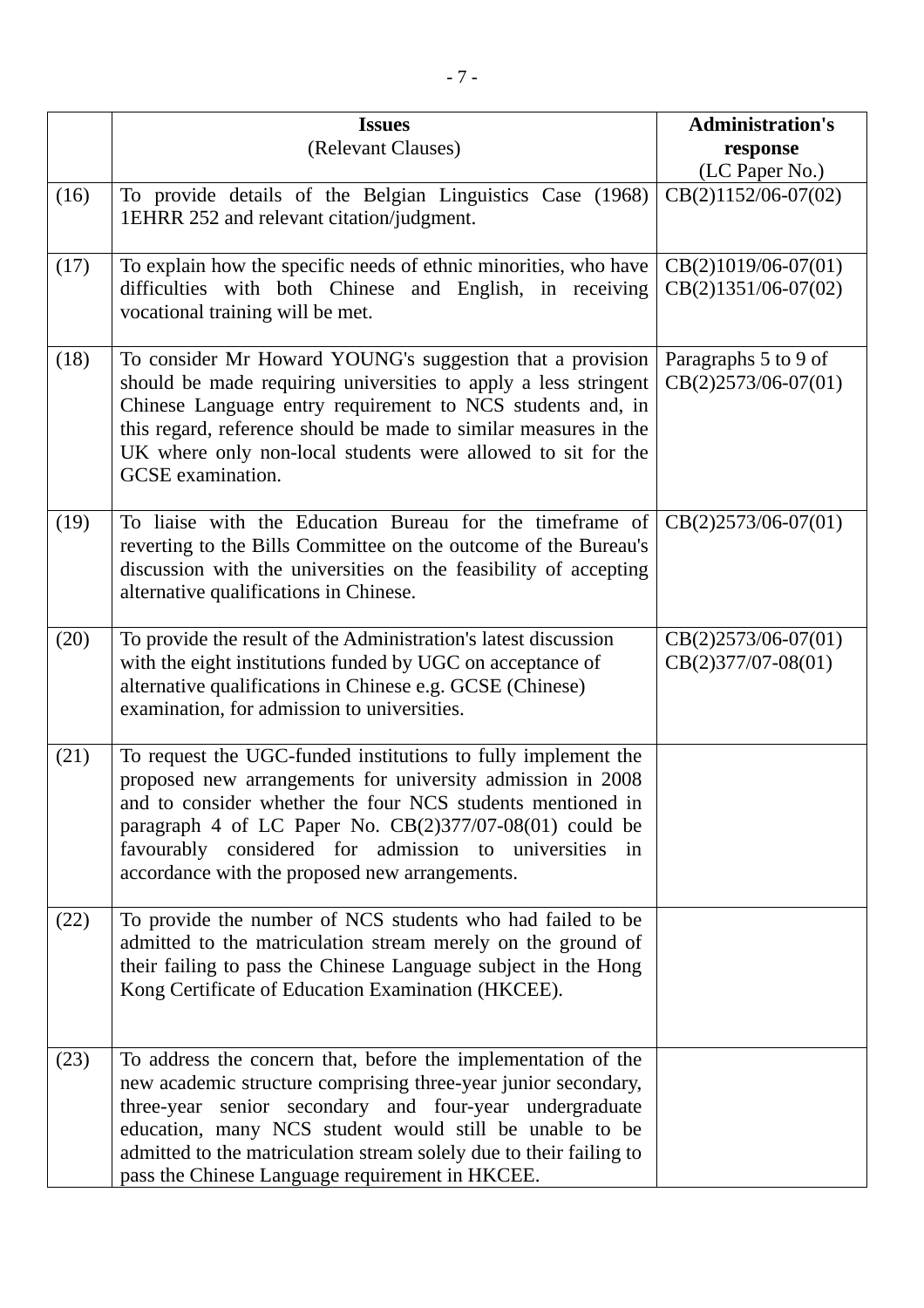|      | <b>Issues</b><br>(Relevant Clauses)                                                                                                                                                                                                                                                                                                                                                                                                                                                                                                                                                                                            | <b>Administration's</b><br>response |
|------|--------------------------------------------------------------------------------------------------------------------------------------------------------------------------------------------------------------------------------------------------------------------------------------------------------------------------------------------------------------------------------------------------------------------------------------------------------------------------------------------------------------------------------------------------------------------------------------------------------------------------------|-------------------------------------|
|      |                                                                                                                                                                                                                                                                                                                                                                                                                                                                                                                                                                                                                                | (LC Paper No.)                      |
| (24) | To provide the number of students who had been exempted<br>from meeting the Chinese Language requirement for admission<br>under the Joint University Programmes Admission System<br>(JUPAS) and the non-JUPAS route respectively.                                                                                                                                                                                                                                                                                                                                                                                              |                                     |
| (25) | To explain the meaning of equivalent requirement referred to in<br>paragraph 4 of LC Paper No. CB(2)377/07-08(01).                                                                                                                                                                                                                                                                                                                                                                                                                                                                                                             |                                     |
| (26) | To request the UGC-funded institutions to adopt similar<br>minimum requisite grading under the alternative Chinese<br>Language qualifications to be accepted.                                                                                                                                                                                                                                                                                                                                                                                                                                                                  |                                     |
| (27) | To consider the suggestion of providing a standard alternative<br>Chinese Language curriculum for NCS students.                                                                                                                                                                                                                                                                                                                                                                                                                                                                                                                |                                     |
| (28) | To respond to Miss CHAN Yuen-han's view that a policy<br>decision must be made to ensure that vocational training<br>institutions would have adequate resources to cater for the needs<br>of ethnic minorities including those who knew little English.                                                                                                                                                                                                                                                                                                                                                                        |                                     |
| V.   | Provision of goods, facilities and services<br>(Clause 58)                                                                                                                                                                                                                                                                                                                                                                                                                                                                                                                                                                     |                                     |
| (1)  | To provide further justification for the exception for use, or<br>failure to use, particular language in regard to the provision of<br>goods, services and facilities.                                                                                                                                                                                                                                                                                                                                                                                                                                                         |                                     |
| (2)  | To explain the circumstances under which it is not practicable for<br>Government departments to use English (which is an official<br>language) in their provision of goods, facilities and services to<br>the public.                                                                                                                                                                                                                                                                                                                                                                                                          |                                     |
| (3)  | To follow up the complaints made by deputations that ethnic<br>minorities are unable to receive appropriate medical treatment at<br>public hospitals/clinics due to language problem, and to provide<br>the number of complaints lodged by ethnic minorities to the<br>Administration and other public organisations in the past few<br>years about failures of public hospitals/clinics to provide<br>translation services to cater for NCS service users as well as<br>information<br>public<br>organisations/government<br>any<br>on<br>departments which only use Chinese in their provision of<br>services to the public. |                                     |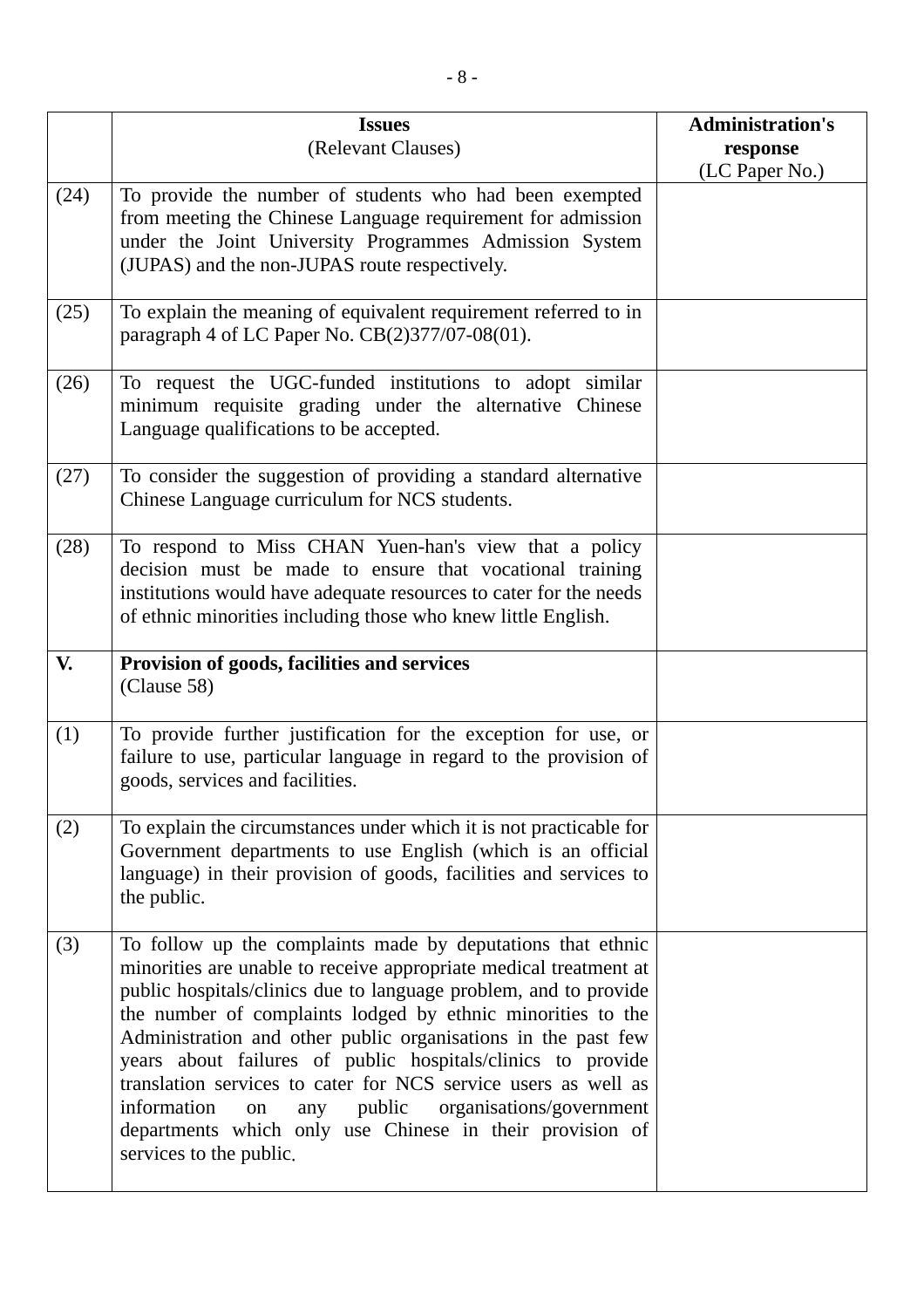|       | <b>Issues</b>                                                                                                                                      | <b>Administration's</b>                       |
|-------|----------------------------------------------------------------------------------------------------------------------------------------------------|-----------------------------------------------|
|       | (Relevant Clauses)                                                                                                                                 | response                                      |
| (4)   | To consider whether Clause 58 could be amended to exclude the                                                                                      | (LC Paper No.)<br>Paragraph 42 of             |
|       | provision to the public of goods, facilities and services by public                                                                                | $CB(2)2753/06-07(01)$                         |
|       | authority generally or particular authority specifically.                                                                                          |                                               |
|       |                                                                                                                                                    |                                               |
| VI.   | Discrimination by, or in relation to, barristers                                                                                                   |                                               |
|       | (Clause 35)                                                                                                                                        |                                               |
| (1)   | To provide detailed justification for singling out barristers in the                                                                               | $CB(2)2753/06-07(04)$                         |
|       | Bill in relation to discrimination on the ground of race against a                                                                                 |                                               |
|       | person seeking pupillage or tenancy, or who is a pupil or tenant,                                                                                  |                                               |
|       | in barrister's chambers.                                                                                                                           |                                               |
|       |                                                                                                                                                    |                                               |
| (2)   | alternative<br>field<br>To<br>consider<br>of<br>covering<br>$\sigma$<br>the<br>a<br>non-employment pupillage instead of singling out a profession. | $CB(2)2753/06-07(04)$                         |
|       |                                                                                                                                                    |                                               |
| VII.  | <b>Employment</b>                                                                                                                                  |                                               |
|       | (Clauses 10, 13 & 14)                                                                                                                              |                                               |
|       |                                                                                                                                                    |                                               |
| (1)   | To provide further justification for exempting small businesses                                                                                    |                                               |
|       | employing not more than five employees during the first three<br>years of the enactment of the Bill.                                               |                                               |
|       |                                                                                                                                                    |                                               |
| (2)   | To provide justification for the exception relating to the choice of                                                                               |                                               |
|       | an employer at the point of recruitment of a domestic helper.                                                                                      |                                               |
|       |                                                                                                                                                    |                                               |
| (3)   | To provide further justification for the exceptions for existing<br>differential treatment on local and overseas terms of employment               |                                               |
|       | as well as overseas terms of employment.                                                                                                           |                                               |
|       |                                                                                                                                                    |                                               |
| VIII. | <b>Immigration legislation</b>                                                                                                                     |                                               |
|       | (Clause 55)                                                                                                                                        |                                               |
|       |                                                                                                                                                    |                                               |
| (1)   | To provide justification for the exception for immigration<br>legislation.                                                                         |                                               |
|       |                                                                                                                                                    |                                               |
| IX.   | Conformity with the Basic Law and international human                                                                                              |                                               |
|       | rights treaties                                                                                                                                    |                                               |
|       |                                                                                                                                                    |                                               |
| (1)   | To explain how the Bill as presently drafted is in conformity<br>with Article 25 of the Basic Law i.e., "All Hong Kong residents                   | $CB(2)963/06-07(03)$<br>$CB(2)1019/06-07(04)$ |
|       | shall be equal before the law".                                                                                                                    |                                               |
|       |                                                                                                                                                    |                                               |
|       |                                                                                                                                                    |                                               |